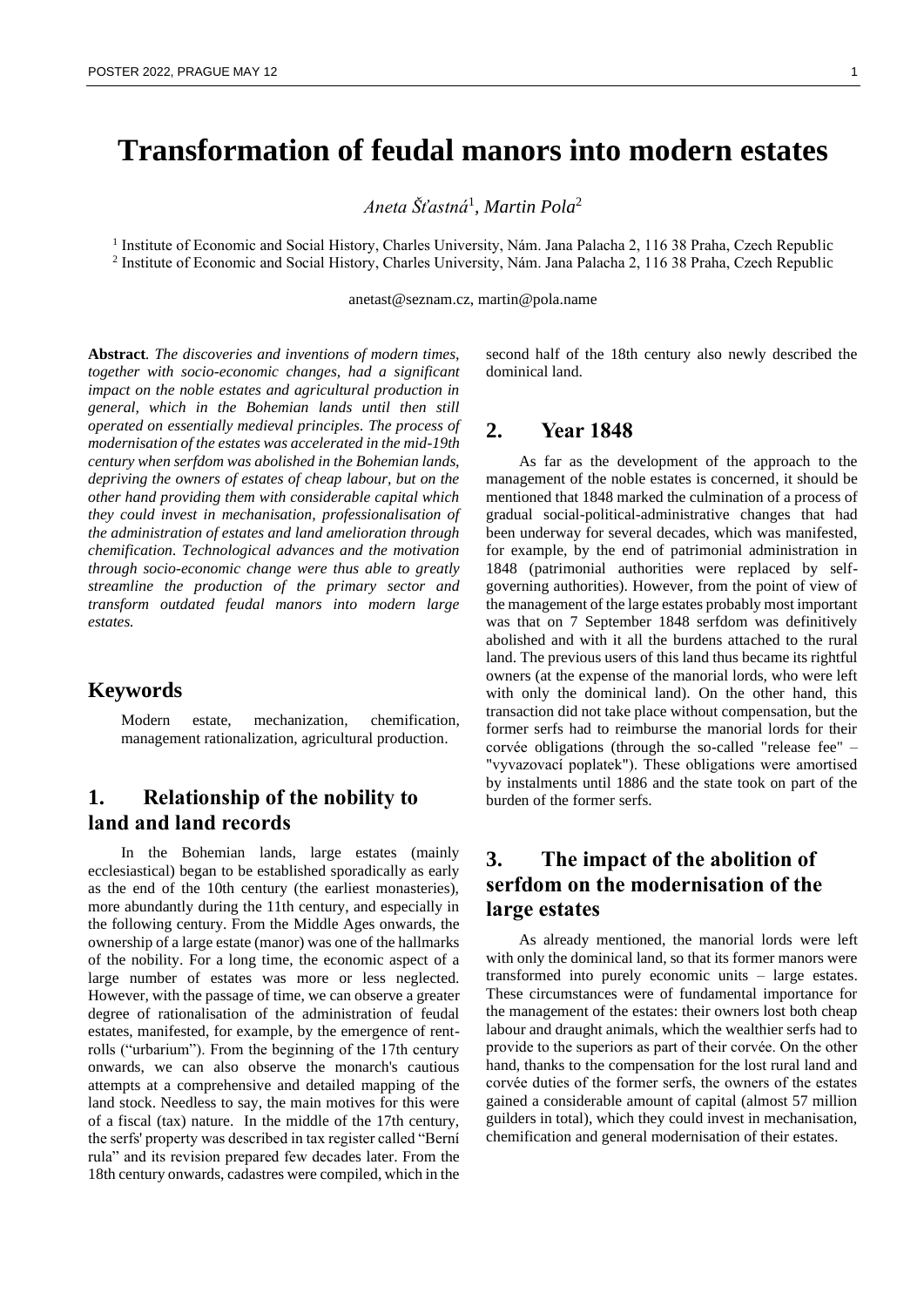# **4. Investments by large estates: mechanisation and chemification**

Investments in mechanisation and the drive to achieve higher soil fertility were a natural response to the process of transformation of former feudal manors into purely entrepreneurial units – large estates described above. However, 1848 cannot be regarded as the sole reason for this transformation, or even as the initial impetus – in fact, this process had already been going on for several decades (at least on some estates of progressive owners) and was linked to the development of knowledge and technical discoveries of the 18th and especially 19th century. Yet 1848 undoubtedly accelerated this process.

As a result of the events of that year, human labour became more expensive for the owners of the estates, but on the other hand, they gained considerable capital to invest in their estates. Therefore, the landlords tried to reduce the need for labour at least partially by introducing of machinery.

Mechanisation was first introduced in the cultivation of root crop in the first half of the 19th century. Later, it affected almost all areas of agricultural production. It should be noted that the Bohemian lands benefited from their exceptional industrial development in this respect. In 1902, for example, 293 farms in Bohemia were using steam ploughing, which was 76 % of the entire Cisleithania. The use of steam engines in particular was able to replace human labour and draught animals very effectively, and it also increased the potential of the land – in particular, deep ploughing with a steam plough (usually carried out once every three or four years) was very valued. When the land reform took place after the establishment of the so-called First Czechoslovak Republic, regular ploughing with a steam plough (as part of land amelioration techniques) was one of the items that increased the compensation of former owners.

The development of chemicalization was not left behind. Thanks to new scientific knowledge in this field, artificial fertilisers began to supplement and gradually partially replace natural fertilisers such as farmyard manure as early as the 18th and especiallt 19th century. In the Bohemian lands, the most commonly used fertiliser in this area was Chile saltpeter (or sodium nitrate - NaNO<sub>3</sub>), which had been used abroad as a fertiliser since the 18th century. Thomas slag (a phosphate fertiliser, also known just as 'slag') and another phosphate fertiliser, superphosphate, were also widely used. Among the leading promoters of chemification in the Bohemian lands were, for example, the counts of Thun in Děčín.

## **5. Administration of modern estates**

In addition to the introduction of mechanisation and chemification, the modernisation of large estates also consisted in the professionalisation of their management and the reorganisation of their administrative and accounting

structure. From the point of view of administration, the average large estate in the second half of the 19th century was divided into approximately 10 courtyards (sub-estates). At the head of the estate was the director, who usually had a deputy, and his office also included officials who were mainly responsible for the estate's financial and tax affairs (the term 'accountants' also appears as early as the 19th century). The individual courtyards were managed by responsible administrators, each of whom usually also had a deputy. The management apparatus of the estates was then supplemented by super-foresters, managers of independent enterprises – for example, sugar factories, distilleries, brickworks and others, and also managers of ponds, if there were any larger ones on the estate.

In the second half of the 19th century, the professionalism of the managerial staff of the estate was usually very high. This was determined also by legal requirements (for example, in Moravia, a law was passed in 1853 that forest estates exceeding 575 ha must have an experienced forest manager who had received appropriate training and passed appropriate examinations). Above all, however, it was due to the fact that the owners of the estates themselves were also keen to employ quality staff. For this reason, they set up agricultural schools and did not hesitate to send talented students abroad to study at their own expense. The Schwarzenberg family was particularly well known for this, but the families Thun, Kolowrat-Krakowský, Lobkowicz and other important landowners were not far behind.

Somewhat aside from the above-described management structure stood the inspector, who basically controlled the economic side of the large estate and could propose and organise its modernisation changes. From today's point of view, his function is therefore closer to that of an auditor and consultant. The function of inspector could be linked to a single estate, to a group of estates or to the complete large estate ownership of the landlord (which in the case of wealthy aristocrats could consist of a large number of estates).

## **6. Production of large estates**

The role of large estates in the primary sector was of course of crucial importance. In 1890, 3,572,000 ha of farmland were cultivated in Bohemia, which represented a considerable increase on the previous decades. The main crops grown were cereals, forage crops (mainly clover) and root crops (mainly potatoes, which were grown on land unsuitable for cereals and were economically advantageous because of their high starch content, which was used in starch factories and distilleries). Sugar beet cultivation was also important. Its development in Bohemia is linked to Napoleon Bonaparte's continental blockade, which led to a shortage of sugar. In the second half of the 19th century, sugar beet was the most profitable crop grown on Bohemian estates, and in 1890, for example, it was grown on 18 % of the cultivated land.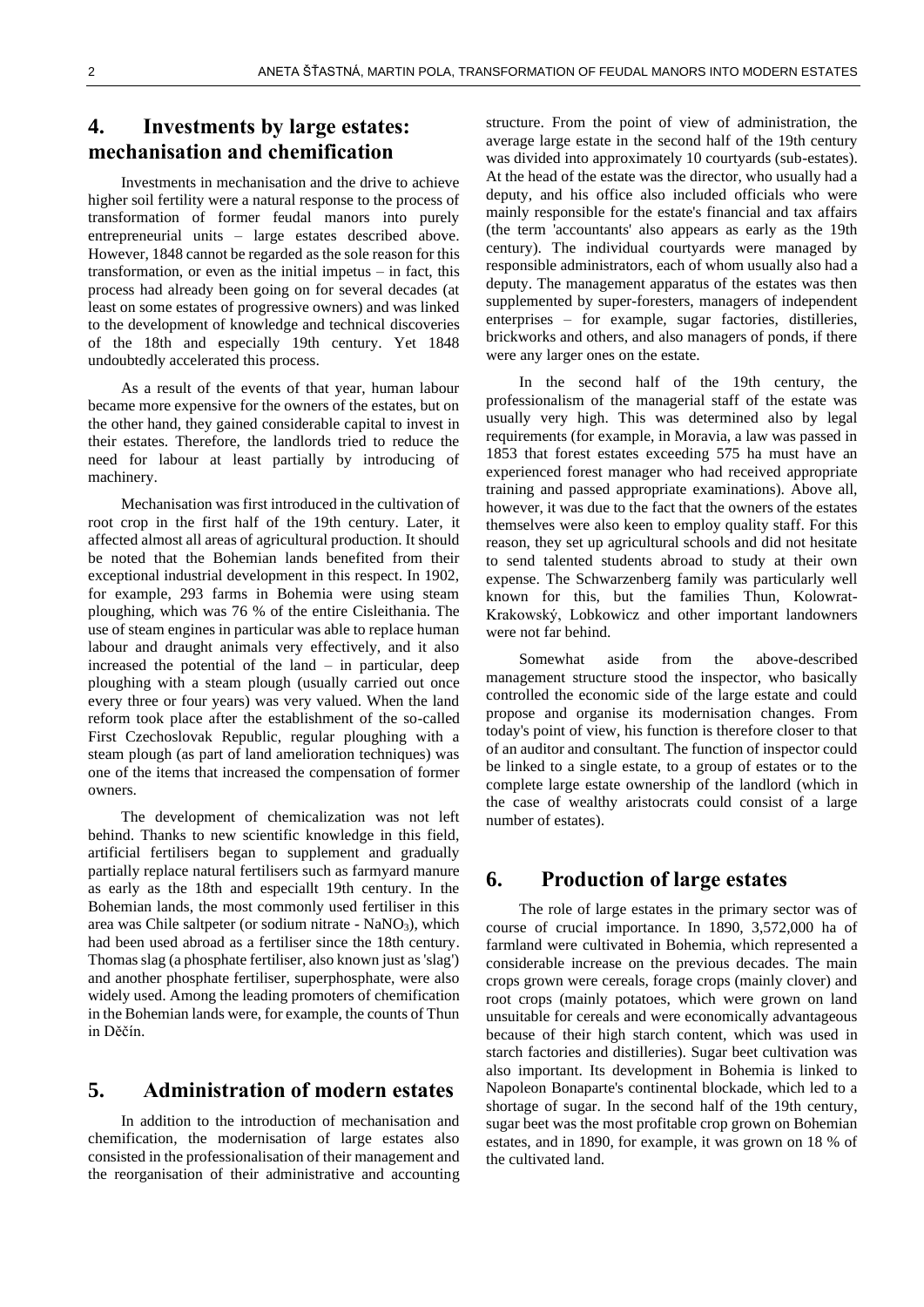Beef cattle breeding dominated livestock farming. Pigs were reared more on rural farms of former serfs and the formerly widespread sheep breeding began to decline, also due to strong foreign competition.

Beside of investments in mechanisation and chemification, investments in founding of new industrial enterprises (sugar mills, breweries, etc.) on individual large estates and the modernisation of existing enterprises also began to play an important role.

# **7. The crisis and how modern large estates tried to cope with it**

In the 1830s, the grain crisis broke out and in response, landlords sought to develop manufacturing industries on their manors to reduce the risk of future marketing crises. The growth of sugar factories was particularly significant: while there were only 15 major sugar factories in Bohemia around 1840, by the early 1870s there were already 115 (83 of them in the hands of noble owners) and by 1873 there were 214 sugar factories in Bohemia, producing 1 149 million kg of sugar. However, this also led to the problem of sugar marketing at the end of the 19th century, as Bohemia was able to produce more sugar than the entire consumption of the Austro-Hungarian Empire.

Brewing was traditionally important, too (although hops were grown on only about 10 000 ha of land in total). However, from 1848, when the nobility's rights to brew beer came to an end, civic capital gradually began to dominate over noble and ecclesiastical capital.

Since the 19th century, macroeconomic events of a global nature have had an increasing influence on the operation of the estates in the context of increasing globalisation. In the 1870s and 1880s, for example, the Bohemian lands were hit by the agrarian crisis, which significantly affected the noble estates. In 1873, the Vienna Stock Exchange crashed, which led to bank failures and thus to a reduction in the amount of available capital. The logical consequence of these events was an increase in the cost of credit, which had a negative impact on highly indebted Bohemian agricultural units. Another negative aspect for the business of large estates was the development of international transport, which made imports of wheat from the USA, as well as grain from South America and India, cheaper. The aforementioned overproduction of sugar then hit the sugar industry.

The way out of these crises was to increase the profitability of production, which the noble large estates sought to achieve by means of, among other things, the aforementioned rationalisation of management, mechanisation and other modernisation measures. However, if in the middle of the 19th century the estates had sufficient investment capital, by the end of the century they were already experiencing a shortage of capital (partly due to the fact that they had run out of income from the abolition of corvée - the release fees). The fideicommissum (traditional form of ownership of the most important property in the

noble families) proved to be particularly problematic in this respect, as its ability to raise the necessary capital through credit was largely limited. This is one of the reasons why, at the end of the 19th century, there were increasing efforts to abolish fideicommissum (although this did not actually happen until 1924 by a law). It was credit that finally helped Bohemian agriculture find a way out of the crisis. But only at the cost of a huge debt burden on the Bohemian countryside (by the end of the 19th century, its debt amounted to three billion Austrian crowns).

## **8. Résumé**

The paper deals with the basic aspects of the transformation of old feudal manors into modern large estates (functioning further only as agricultural economic units). Although socio-economic changes (abolition of serfdom, globalization and the onset of crises in the 19th century) were of major importance, technological developments in mechanical engineering, botany and chemistry, as well as advances in education, especially the professionalization of management, also had a significant impact on this transformation.

#### **Acknowledgements**

Research described in the paper was supervised by Prof. I. Jakubec, FF UK.

### **References**

[1] National Archive in Prague, fund. No. 198 ŘM, inventory No. 568, sig. 28A/u. box No. 291.

[2] BERANOVÁ, M., KUBAČÁK, A. *Dějiny zemědělství v Čechách a na Moravě*. Prague (Czech Republic) 2010.

[3] BOHÁČOVÁ, V., KUCROVÁ, V. (eds.). *Sedláci si dělají, co chtějí. Sborník vybraných prací profesora Jaroslava Čechury*. Prague (Czech Republic) 2012.

[4] BUMBA, J. *České katastry od 11. do 21. století*. Prague (Czech Republic) 2007.

[5] Collective of authors. *Encyklopedie strojů a nářadí. Lesnictví, myslivost a rybářství*. Prague (Czech Republic) 2011.

[6] ČADKOVÁ, I., ZAHRADNÍKOVÁ, M. *Berní rula, vol. 24, part. 2, Kraj Plzeňský*. Prague (Czech Republic) 2002.

[7] ČECHURA, J. *Klášterní velkostatek v předhusitských Čechách – základní tendence hospodářského vývoje a metodologická východiska dalšího studia*, in: Archeologia historica 10. Prague (Czech Republic) 1985, p. 395–407.

[8] HAZDRA, Z. *From the Imperial Period to the Era of Democracy and Totalitarianism Regarding the Changes in the Position ofthe Nobility in the Bohemian/Czech Society in the Firts Half ofthe 20th Century*, in: BRŇOVJÁK, J., ŽUPANIČ, J. (Eds.), Changes of the noble society. Aristocracy and new nobility in the Habsburg Monarchy and Central Europe from the 16th to the 20th century. A collection of studies from sections P69 and P80 of the 11th Congress of the Czech Historians (14th– 15th September 2017, Olomouc, Czech Republic), Ostrava (Czech Republic)2018.

[9] HLAVAČKA, M. *Modernizace velkostatků Jiřího Kristiána knížete Lobkowicze v druhé polovině 19. století*, in: Šlechtic podnikatelem –